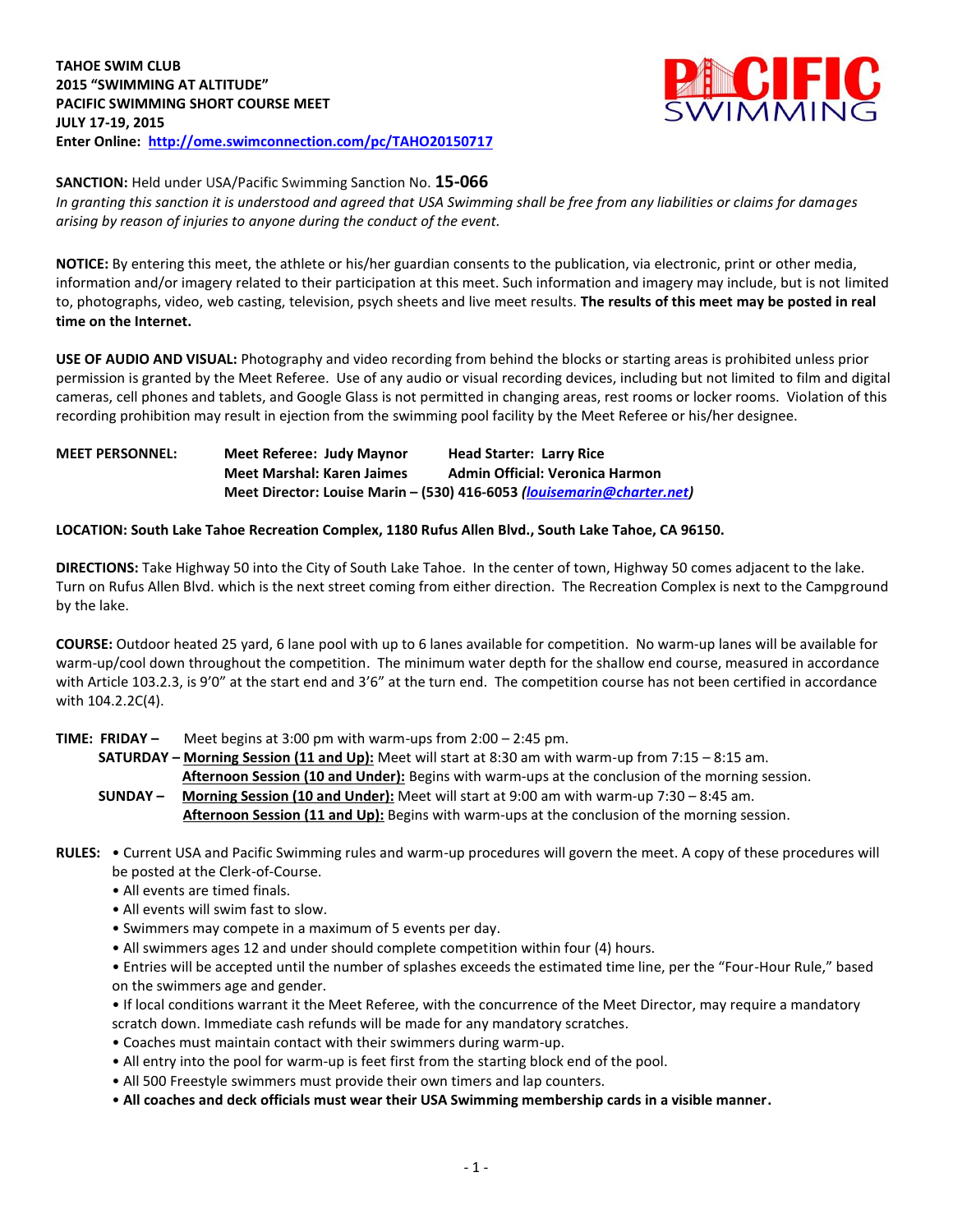**UNACCOMPANIED SWIMMERS:** Any USA-S athlete-member competing at the meet must be accompanied by a USA Swimming member-coach for the purposes of athlete supervision during warm-up, competition and warm-down. If a coach-member of the athlete's USA-S Club does not attend the meet to serve in said supervisory capacity, it is the responsibility of the swimmer or the swimmer's legal guardian to arrange for supervision by a USA-S member-coach. The Meet Director or Meet Referee may assist the swimmer in making arrangements for such supervision; however, it is recommended that such arrangements be made in advance of the meet by the athlete's USA-S Club Member-Coach.

**RACING STARTS:** Swimmers must be certified by a USA-S member-coach as being proficient in performing a racing start, or must start the race in the water. It is the responsibility of the swimmer or the swimmer's legal guardian to ensure compliance with this requirement.

**RESTRICTIONS:** • Smoking and the use of other tobacco products is prohibited on the pool deck, in the locker rooms, in spectator seating, on standing areas and in all areas used by swimmers, during the meet and during warm-up periods.

- Sale and use of alcoholic beverages is prohibited in all areas of the meet venue.
- No glass containers are allowed in the meet venue.
- No propane heater is permitted except for snack bar/meet operations.
- No animals allowed on the pool deck or inside the recreation facility.
- Closed areas of the deck may exist; the cooperation of swimmers, families, and coaches is appreciated.
- All shelters must be properly secured.
- Changing into or out of swimsuits other than in locker rooms or other designated areas is prohibited.

• Destructive devices, to include but not limited to, explosive devices and equipment, firearms (open or concealed), blades, knives, mace, stun guns and blunt objects are strictly prohibited in the swimming facility and its surrounding areas. If observed, the Meet Referee or his/her designee may ask that these devices be stored safely away from the public or removed from the facility. Noncompliance may result in the reporting to law enforcement authorities and ejection from the facility. Law enforcement officers (LEO) are exempt per applicable laws.

**ELIGIBILITY:** • Swimmers must be current members of USA-S and enter their name and registration number on the meet entry card as they are shown on their Registration Card. If this is not done, it may be difficult to match the swimmer with the registration and times database. The meet host will check all swimmer registrations against the SWIMS database and if not found to be registered, the Meet Director shall accept the registration at the meet (a \$10 surcharge will be added to the regular registration fee). Duplicate registrations will be refunded by mail.

• Entries with **"NO TIME" will be ACCEPTED.**

• Entry times submitted for this meet will be checked against a computer database and may be changed in accordance with Pacific Swimming Entry Time Verification Procedures.

• Disabled swimmers are welcome to attend this meet and should contact the Meet Director or Meet Referee regarding any special accommodations on entry times and seeding per Pacific Swimming policy.

• Swimmers 19 years of age and over may compete in the meet for time only, no awards. Such swimmers must have met standards for the 17-18 age group.

• The swimmer's age will be the age of the swimmer on the first day of the meet.

**ENTRY FEES:** \$4.00 per event plus a \$9.00 participation fee per swimmer. Entries will be rejected if payment is not sent at time of request. Relays will be \$9.00 per team, and will be deck entered.

**ONLINE ENTRIES:** To enter online go to **<http://ome.swimconnection.com/pc/TAHO20150717>** to receive an immediate entry confirmation. This method requires payment by credit card. Swim Connection, LLC charges a processing fee for this service, equal to \$1 per swimmer plus 5% of the total Entry Fees. Please note that the processing fee is a separate fee from the Entry Fees. If you do not wish to pay the processing fee, enter the meet using a mail entry. **Entering online is a convenience, is completely voluntary, and is in no way required or expected of a swimmer by Pacific Swimming.** Online entries will be accepted through Wednesday, **July 8, 2015.**

**MAILED OR HAND DELIVERED ENTRIES**: Entries must be on the attached consolidated entry form. Forms must be filled out completely and printed clearly with swimmers best time. Entries must be postmarked by midnight, **Monday, July 6, 2015** or hand delivered by 6:30 p.m. Wednesday, July 8, 2015. No late entries will be accepted. No refunds will be made, except mandatory scratch downs. Requests for confirmation of receipt of entries should include a self-addressed envelope.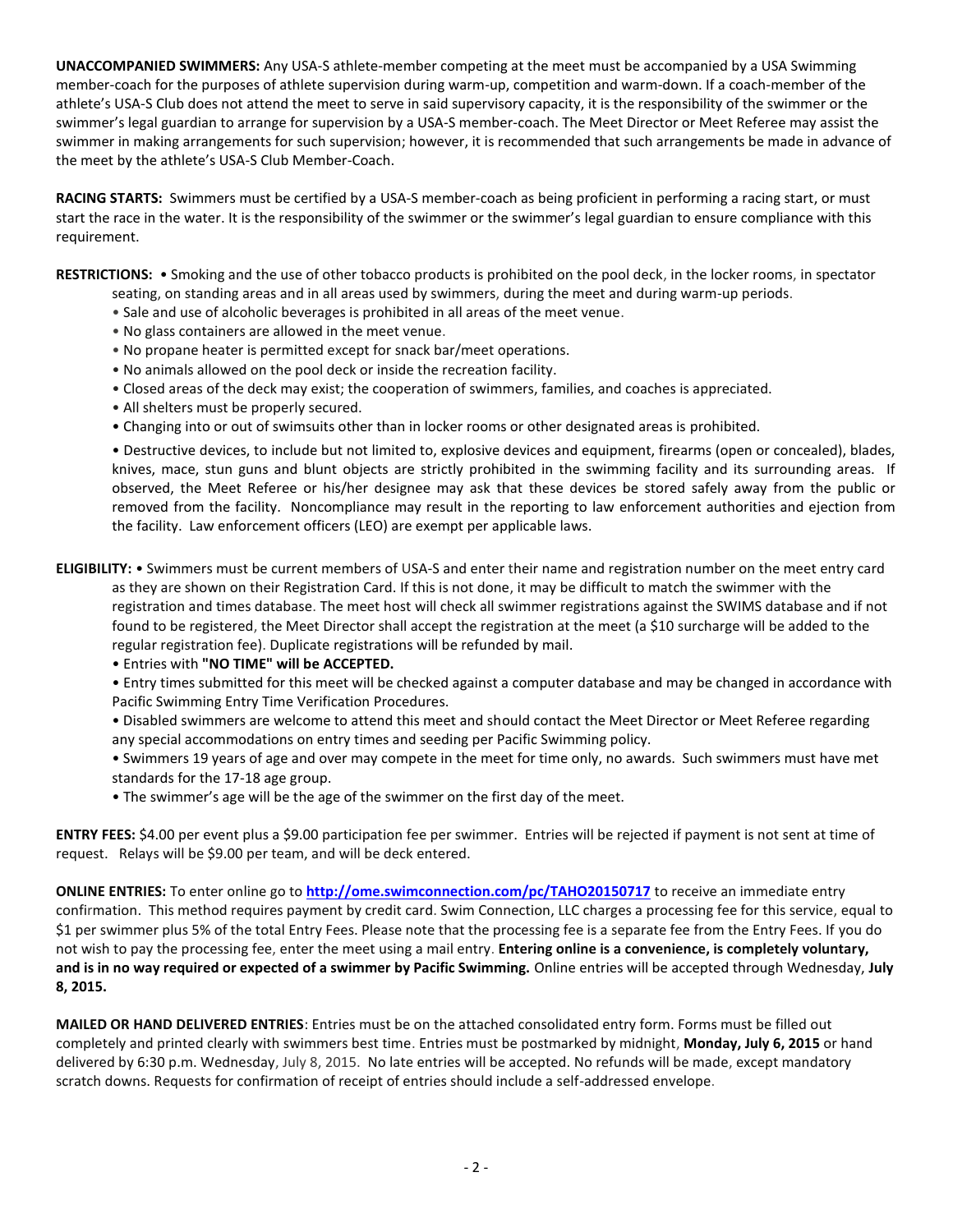# **Make check payable to**: **Tahoe Swim Club**

## **Mail entries to**: **Swim Meet Entries – Tahoe Swim Club Hand deliver entries to: Jerry Erickson – Tahoe Swim Club P.O. Box 5741 687 Michael Drive Stateline, NV 89449 South Lake Tahoe, CA 96150**

**CHECK-IN:** The meet will be deck seeded. Swimmers must check-in at the Clerk-of-Course. Close of check-in for all individual events shall be no more than 60 minutes before the estimated time of the start of the first heat of the event. No event shall be closed more than 30 minutes before the scheduled start of the session. Swimmers who do not check in will not be seeded and will not be allowed to compete in that event.

**SCRATCHES:** Any swimmers not reporting for or competing in an individual timed final event that they have checked in for shall not be penalized. Swimmers who must withdraw from an event after it is seeded are requested to inform the referee immediately.

RELAYS: Relay events will be deck entered on the day of the event, to be turned in at the announced time. Relay cards will be handed out the morning of the relay. Relay teams are open to gender and age. Awards for relays will be given to 1<sup>st</sup> through 4<sup>th</sup>.

AWARDS: Individual Events: Ribbons 1<sup>st</sup> – 8<sup>th</sup> place. Individual events will be awarded to 6 & U, 7, 8, 9, 10, 11, 12, 13, 14, 15, 16, 17, and 18. Swimmers 19 years of age and older will not receive awards. High point and runner up high point will be awarded to 1 boy and 1 girl in each of the following age groups: 6 & U, 7, 8, 9, 10, 11, 12, 13, 14, 15, 16, 17, and 18. The 9 & Over 25 Freestyle will not be scored for high point. Relays will be placed 1<sup>st</sup> to 4<sup>th</sup>. ALL AWARDS MUST BE PICKED UP AT THE MEET. NO AWARDS WILL BE MAILED. Each team is asked to designate a team representative to claim awards.

**SCORING:** Individual: 20-17-16-15-14-13-12-11-9-7-6-5-4-3-2-1

**ADMISSION:** Free. A 3-day meet program will be available for a fee.

**SNACK BAR & HOSPITALITY:** A snack bar will be in operation all three days of the meet serving barbecue, lunches, snacks and beverages. HOT BREAKFAST will be served each morning starting at 7:30 am in the Recreation Complex. Lunch and limited hospitality will be available to all working officials and coaches.

**TIMERS:** Teams will be assigned lanes based on the number of swimmers from each team (host team will not be expected to time). The teams will be responsible for scheduling timers for their assigned lanes for the entire meet.

**MINIMUM OFFICIALS:** All available USA Swimming member certified officials are welcomed and encouraged to work at this meet. As the number of certified officials allows, interested parents/trainees are also welcome to shadow working officials for education and/or mentoring. Participating clubs are requested to provide at least the following number of certified and carded officials for each session:

| Club swimmers entered in session | Trained and carded officials requested |
|----------------------------------|----------------------------------------|
| $1 - 10$                         |                                        |
| $11 - 25$                        |                                        |
| 26-50                            |                                        |
| 51-75                            |                                        |
| 76-100                           |                                        |

| <b>FRIDAY</b> |          |           | <b>SATURDAY</b>   |                   |               | <b>SUNDAY</b> |                   |              |          |           |         |
|---------------|----------|-----------|-------------------|-------------------|---------------|---------------|-------------------|--------------|----------|-----------|---------|
| 8 & UN        | $9 - 10$ | $11 - 12$ | <b>13 &amp; O</b> | <b>8 &amp; UN</b> | $9 - 10$      | $11 - 12$     | <b>13 &amp; O</b> | 8 & UN       | $9 - 10$ | $11 - 12$ | 13 & O  |
| 100 FR        | 200 IM   | 200 IM    | 400 IM            | 100 IM            | 100 IM        | 100 IM        | 200 IM            | <b>50 BR</b> | 50 BR    | 200 FR    | 200 FR  |
|               | 100 FL   | 100 FL    | 200 FL            | 25 BK             | <b>50 BK</b>  | 100 FR        | <b>100 FR</b>     | 25 FL        | 200 FR   | 50 BR     | 100 BR  |
|               | 500 FR   | 500 FR    | 500 FR            | <b>50 FL</b>      | <b>100 FR</b> | <b>50 BK</b>  | 100 BK            | 25 BR        | 50 FL    | 50 FL     | 100 FL  |
|               |          |           |                   | <b>50 FR</b>      | 100 BR        | 100 BR        | 200 BR            | <b>50 BK</b> | 100 BK   | 100 BK    | 200 BK  |
|               |          |           |                   | 200 F.R.*         | <b>50 FR</b>  | 50 FR         | 50 FR             | <b>25 FR</b> | 25 FR**  | 25 FR**   | 25 FR** |
|               |          |           |                   |                   | 200 F.R*      | 200 F.R*      | 200 F.R*          |              |          |           |         |

#### **EVENT SUMMARY**

**\*200 Free Relay Events are mixed age and gender**

**\*\*The 25 Freestyle events will not be scored for highpoint for 9 & Over age groups.**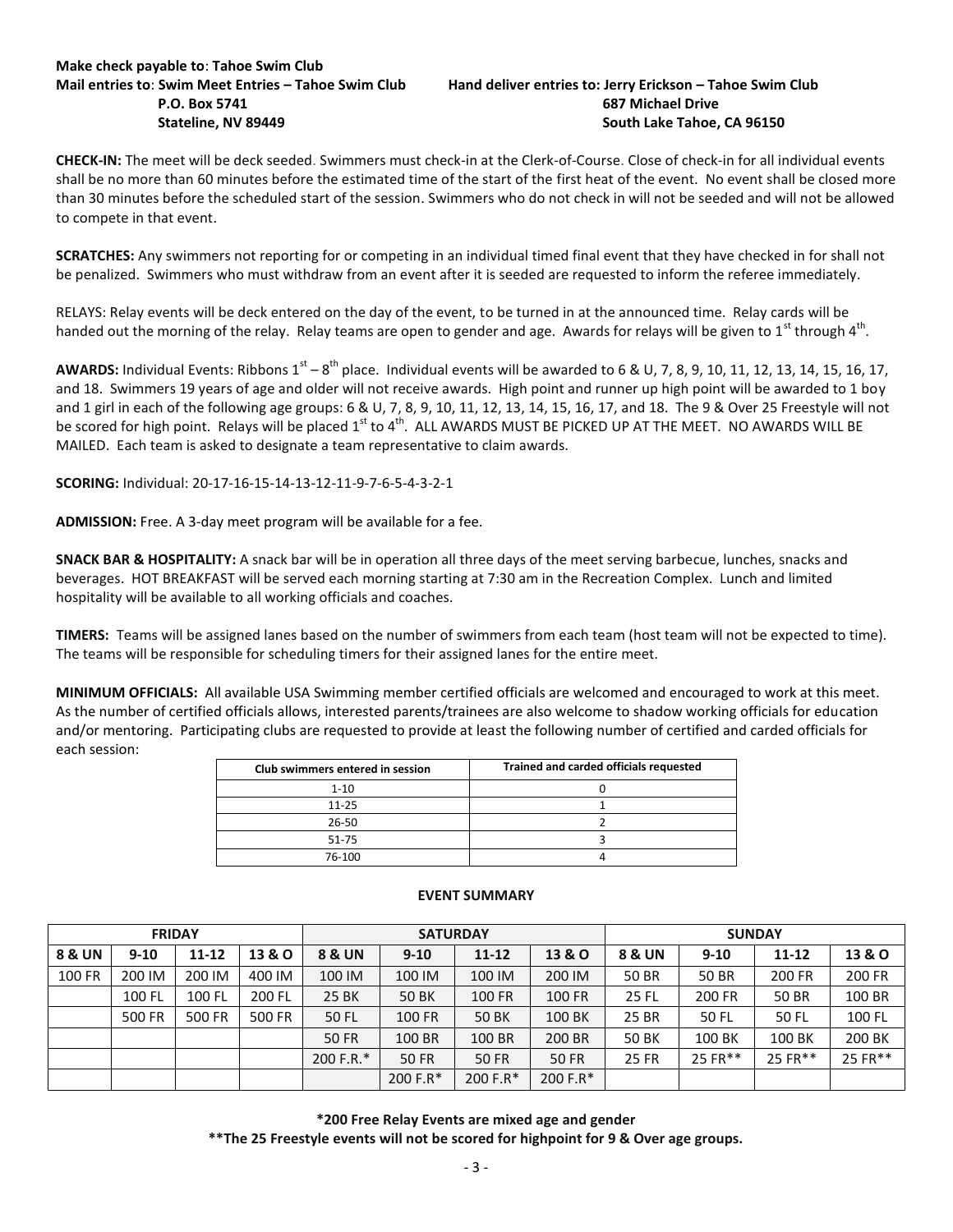# **SCHEDULE OF EVENTS**

| Friday                       |                                                   |  |  |  |  |  |  |  |
|------------------------------|---------------------------------------------------|--|--|--|--|--|--|--|
|                              | Meet starts at 3:00 pm; Warm-up starts at 2:00 pm |  |  |  |  |  |  |  |
| <b>Friday, July 17, 2015</b> |                                                   |  |  |  |  |  |  |  |

| GIRLS Event # | BOYS Event # | AGE-GROUP | <b>EVENT</b> |
|---------------|--------------|-----------|--------------|
|               |              | $9 - 12$  | 200 IM       |
|               |              | 13 & Over | 400 IM       |
|               |              | 8 & Under | 100 Free     |
|               |              | $9 - 12$  | 100 Fly      |
|               | 10           | 13 & Over | 200 Fly      |
|               |              | 9 & Over  | 500 Free     |

**All 500 Freestyle swimmers must provide their own counters and timers.**

| Saturday                                          |  |  |  |  |  |  |  |  |  |
|---------------------------------------------------|--|--|--|--|--|--|--|--|--|
| Meet starts at 9:00 am; Warm-up starts at 7:30 am |  |  |  |  |  |  |  |  |  |
| Saturday, July 18, 2015                           |  |  |  |  |  |  |  |  |  |
| (Morning Session)                                 |  |  |  |  |  |  |  |  |  |

| GIRLS Event # | <b>BOYS Event #</b>      | AGE-GROUP | <b>EVENT</b>         |
|---------------|--------------------------|-----------|----------------------|
| 13            | 14                       | 13 & Over | 200 IM               |
| 15            | 16                       | $11 - 12$ | 100 IM               |
| 17            | 18                       | 13 & Over | 100 Free             |
| 19            | 20                       | $11 - 12$ | 100 Free             |
| 21            | 22                       | 13 & Over | 100 Back             |
| 23            | 24                       | $11 - 12$ | 50 Back              |
| 25            | 26                       | 13 & Over | 200 Breast           |
| 27            | 28                       | $11 - 12$ | 100 Breast           |
| 29            | 30                       | 13 & Over | 50 Free              |
| 31            | 32                       | $11 - 12$ | 50 Free              |
| 33            | $\overline{\phantom{a}}$ | 11 & Over | 200 Free Relay Mixed |

# Warm-up begin at the conclusion of the morning session **Saturday, July 18, 2015**

**(Afternoon Session)**

| GIRLS Event # | <b>BOYS Event #</b> | AGE-GROUP  | <b>EVENT</b>         |
|---------------|---------------------|------------|----------------------|
| 35            | 36                  | $9 - 10$   | 100 IM               |
| 37            | 38                  | 8 & Under  | 100 IM               |
| 39            | 40                  | $9 - 10$   | 50 Back              |
| 41            | 42                  | 8 & Under  | 25 Back              |
| 43            | 44                  | $9 - 10$   | 100 Free             |
| 45            | 46                  | 8 & Under  | 50 Fly               |
| 47            | 48                  | $9 - 10$   | 100 Breast           |
| 49            | 50                  | 8 & Under  | 50 Free              |
| 51            | 52                  | $9 - 10$   | 50 Free              |
| 53            |                     | 10 & Under | 200 Free Relay Mixed |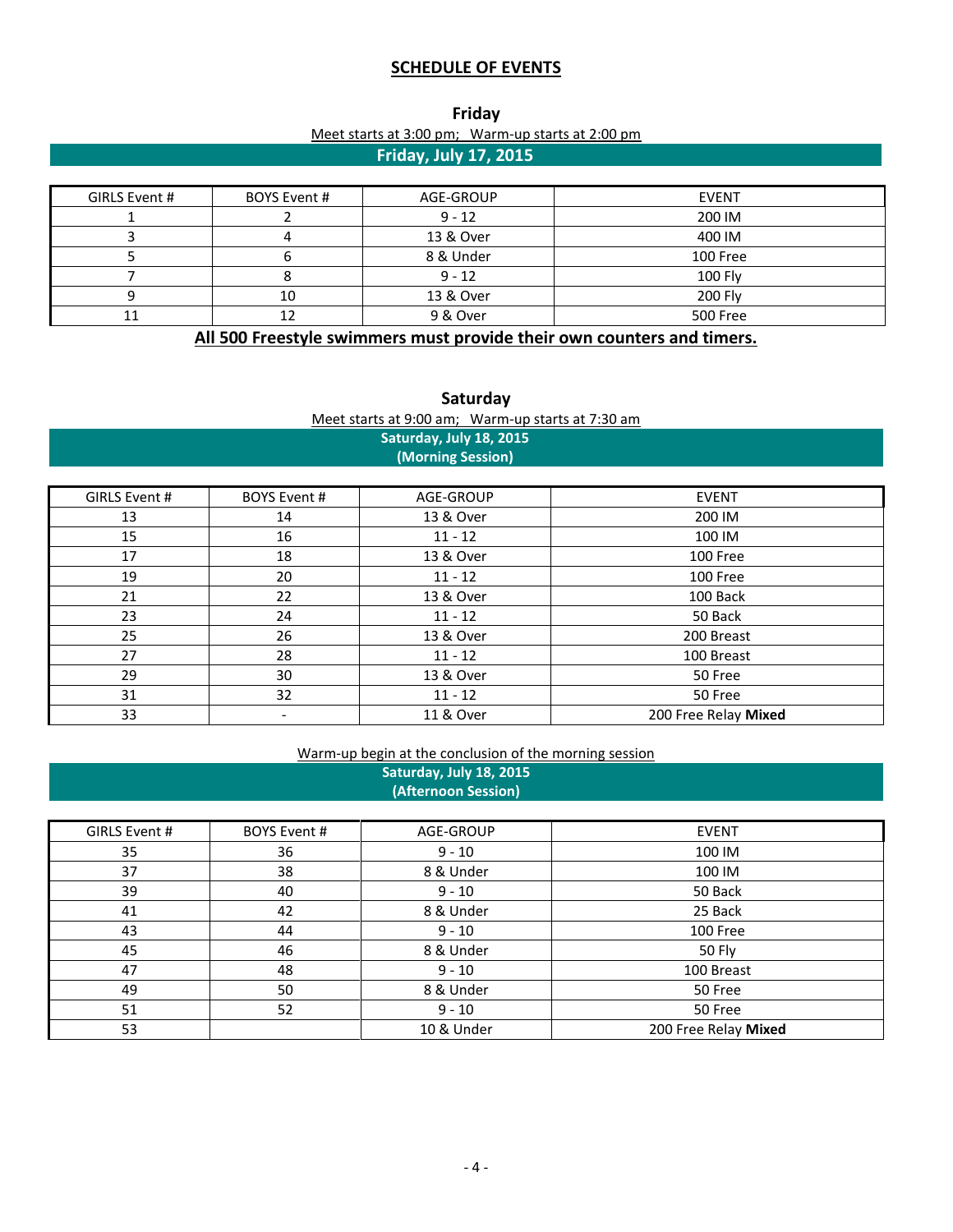# **SCHEDULE OF EVENTS**

## **Sunday**

#### Meet starts at 9:00 am; Warm-up starts at 7:30 am

**Sunday, July 19, 2015 (Morning Session)**

| GIRLS Event # | BOYS Event # | AGE-GROUP | <b>EVENT</b> |
|---------------|--------------|-----------|--------------|
| 55            | 56           | 8 & Under | 50 Breast    |
| 57            | 58           | $9 - 10$  | 50 Breast    |
| 59            | 60           | 8 & Under | 25 Fly       |
| 61            | 62           | $9 - 10$  | 200 Free     |
| 63            | 64           | 8 & Under | 25 Breast    |
| 65            | 66           | $9 - 10$  | 50 Fly       |
| 67            | 68           | 8 & Under | 50 Back      |
| 69            | 70           | $9 - 10$  | 100 Back     |
| 71            | 72           | 8 & Under | 25 Free      |
| 73            | 74           | $9 - 10$  | 25 Free*     |

### Warm-up begin at the conclusion of the morning session

## **Sunday, July 19, 2015 (Afternoon Session)**

| GIRLS Event # | BOYS Event # | <b>GROUP</b> | <b>EVENT</b>   |
|---------------|--------------|--------------|----------------|
| 75            | 76           | 13 & Over    | 200 Free       |
| 77            | 78           | $11 - 12$    | 200 Free       |
| 79            | 80           | 13 & Over    | 100 Breast     |
| 81            | 82           | $11 - 12$    | 50 Breast      |
| 83            | 84           | 13 & Over    | <b>100 Fly</b> |
| 85            | 86           | $11 - 12$    | 50 Fly         |
| 87            | 88           | 13 & Over    | 200 Back       |
| 89            | 90           | $11 - 12$    | 100 Back       |
| 91            | 92           | 11 & Over    | 25 Free*       |

\*25-yard Free Style events for 9 years and up are not scored for high point.

Use the following URL to find the time standards: [http://www.pacswim.org/page/times\\_standards.shtml](http://www.pacswim.org/page/times_standards.shtml)